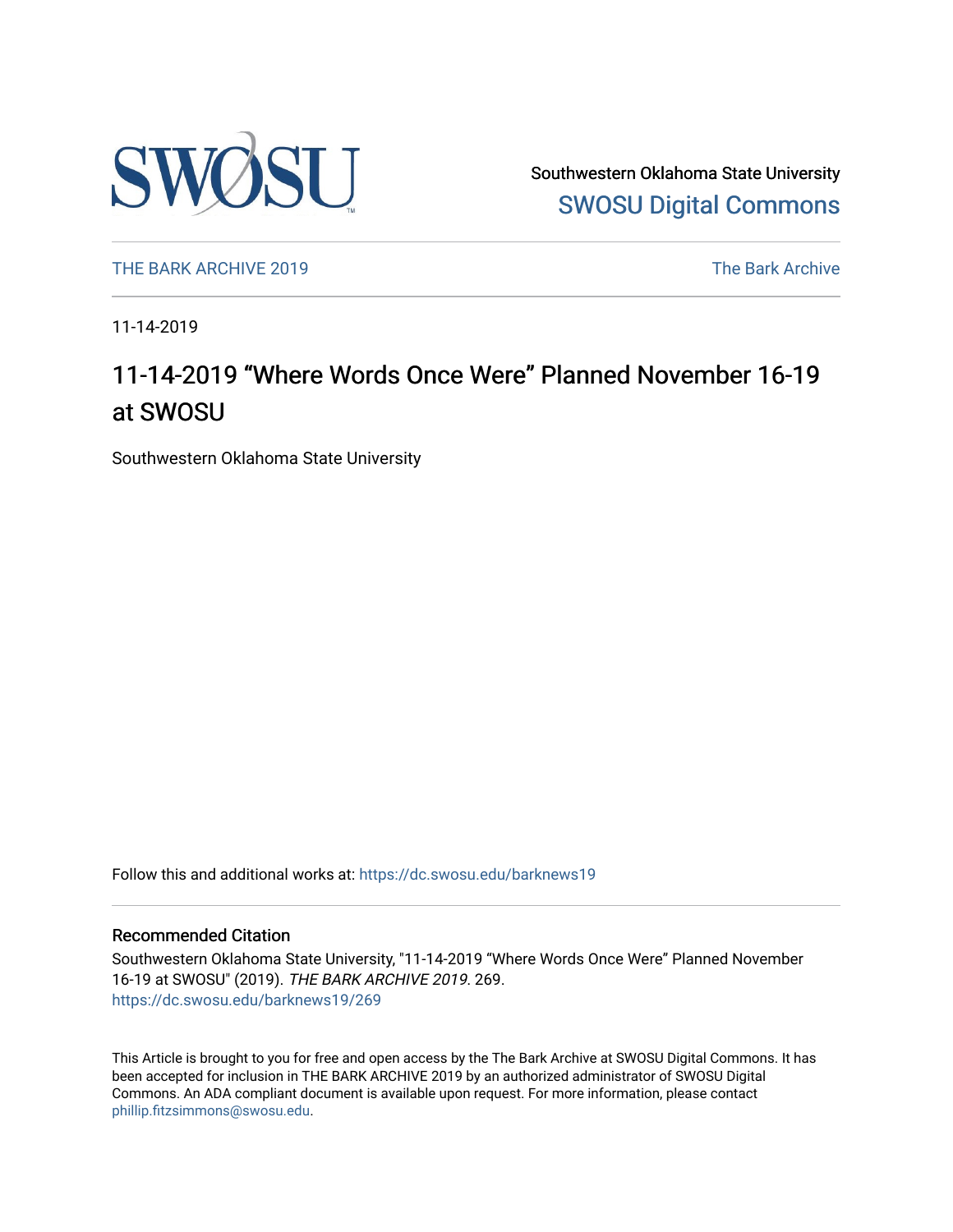

14 November, 2019

# **"Where Words Once Were" Planned November 16-19 at SWOSU**

Southwestern Oklahoma State University Theatre will present the Oklahoma premier of *Where Words Once Were* by Finegan Kruckemeyer on November 16-19 on the Weatherford campus.

Performances in the SWOSU Hilltop Theatre will be at 7:30 p.m. on Nov. 16, 18 and 19 and 2 p.m. on Nov. 17. Admission is free with a valid SWOSU I.D., \$5 for adults and \$3 for non-SWOSU students.

The SWOSU Hilltop Theatre Box Office takes reservations from 4 p.m. to 7 p.m. Monday through Friday. Please call 580.774.6046.

The playwright said that he was invited to write a play in which language was the main character. He created a dystopian society where language is controlled by limiting the vocabulary of "The City" to 1,000 words. When a new word is needed, an old word is banned from the language.

Steve Strickler of the SWOSU department said the play is an incredible and beautiful lesson in the power of words. Through the use of literary devices such as anagrams, palindromes, and homonyms, the playwright cleverly uses the language to communicate a very rich message.

| Academics                | D                |
|--------------------------|------------------|
| Administration           | D                |
| Alumni and Foundation    | $\triangleright$ |
| Community                | $\triangleright$ |
| Events                   | $\triangleright$ |
| <b>Faculty and Staff</b> | $\triangleright$ |
| Miscellaneous            | D                |
| Sayre                    | D                |
| <b>Students</b>          | $\triangleright$ |
|                          |                  |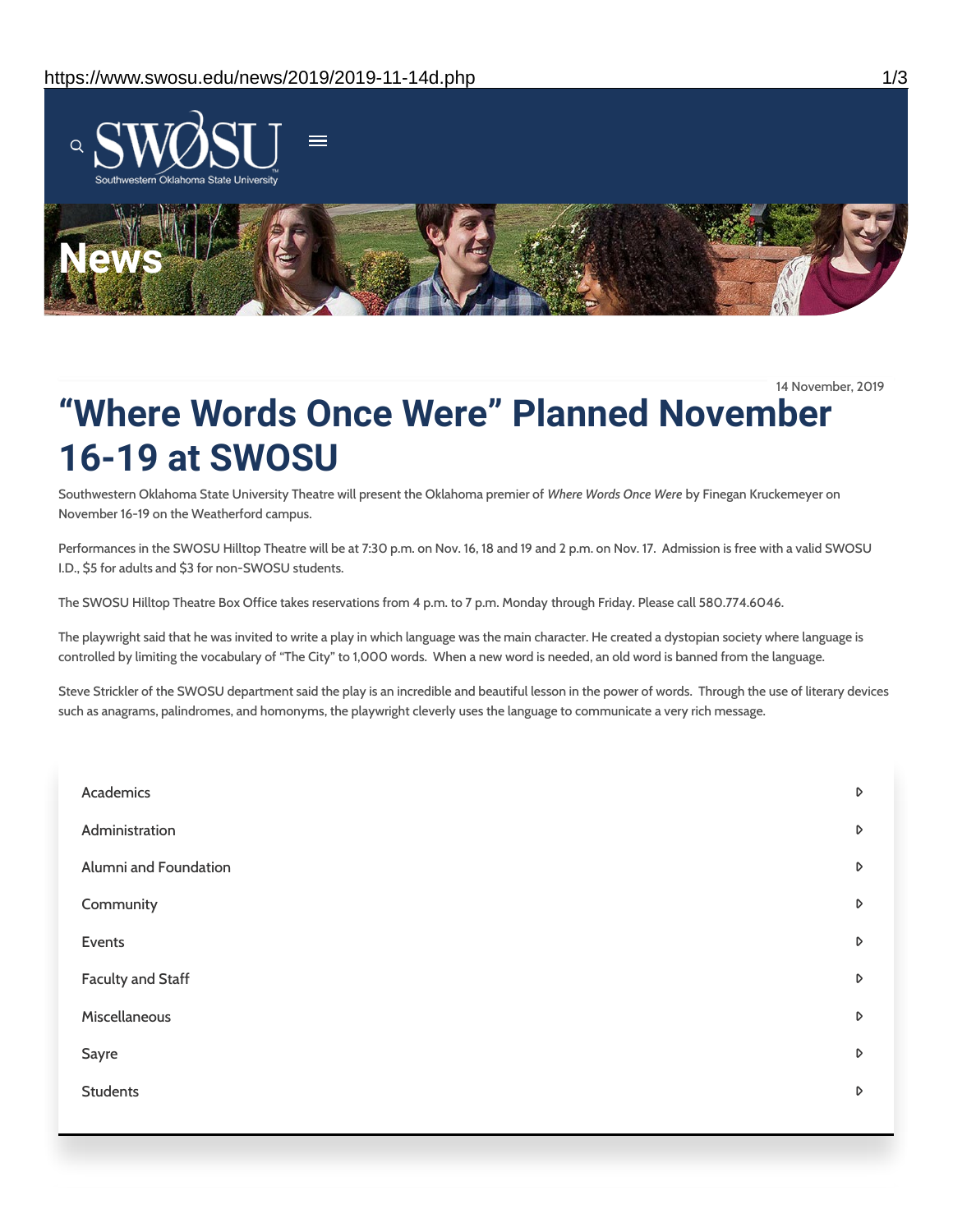| <b>Archive Links</b> |   |
|----------------------|---|
| 2018                 | D |
| 2019                 | D |
| 2020                 | D |
| Archive              | D |
|                      |   |



### Weatherford Campus

100 Campus Drive Weatherford, OK 73096

### Sayre Campus

409 E Mississippi Ave Sayre, OK 73662

Connect to Us

fyoth

Contact [Information](https://www.swosu.edu/about/contact.php) [University/Facility](https://www.swosu.edu/about/operating-hours.php) Hours [Campus](https://map.concept3d.com/?id=768#!ct/10964,10214,10213,10212,10205,10204,10203,10202,10136,10129,10128,0,31226,10130,10201,10641,0) Map Give to [SWOSU](https://standingfirmly.com/donate) Shop [SWOSU](https://shopswosu.merchorders.com/)